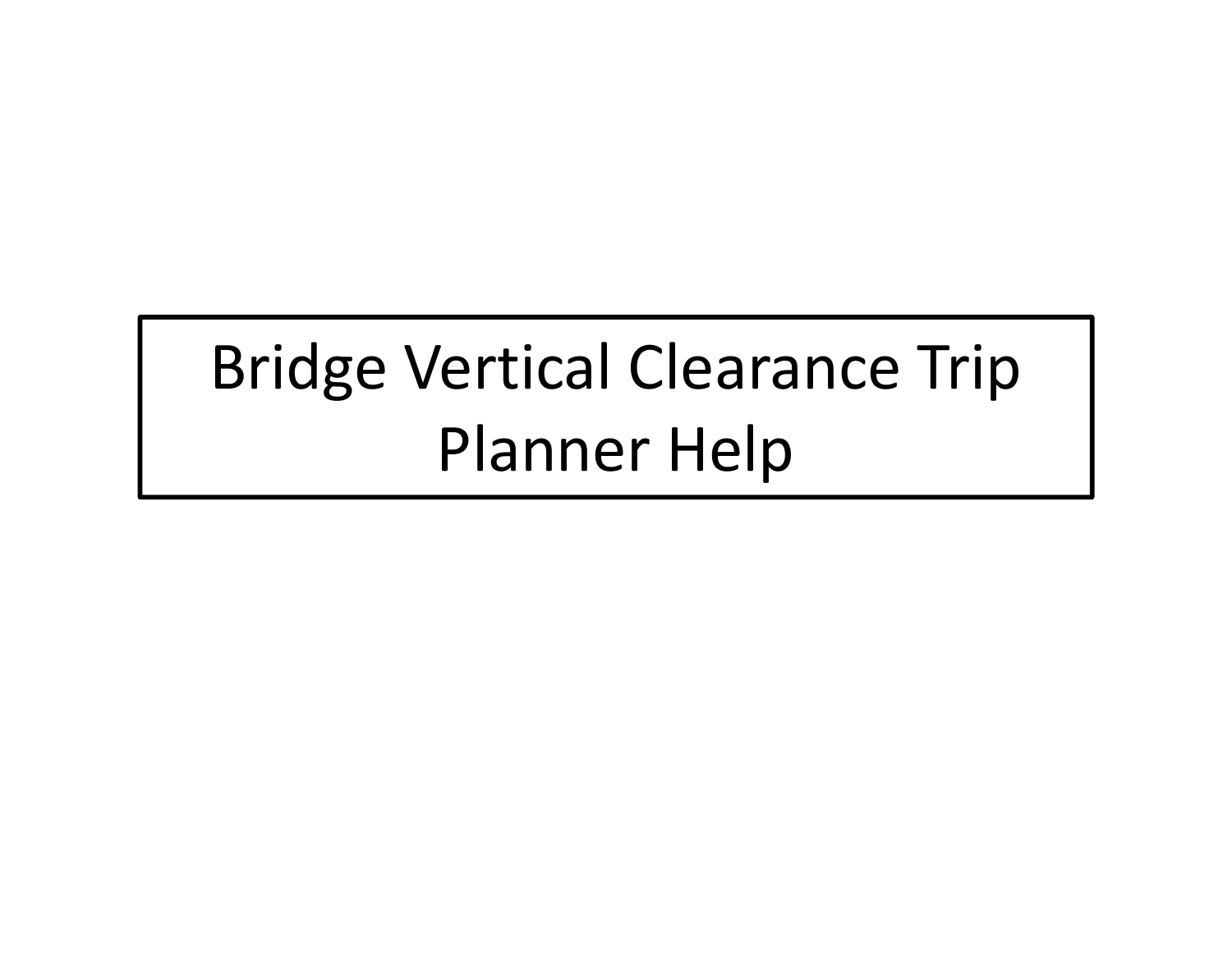The WSDOT State Route Bridge Vertical Clearance Trip Planner is a tool to verify clearances along Washington State highways.



- You will need to know the measurement of your load from the roadway surface to the highest point.
- You will need to select a route that you want to view. The results will show all vertical clearances that are at the height listed and below along the selected route.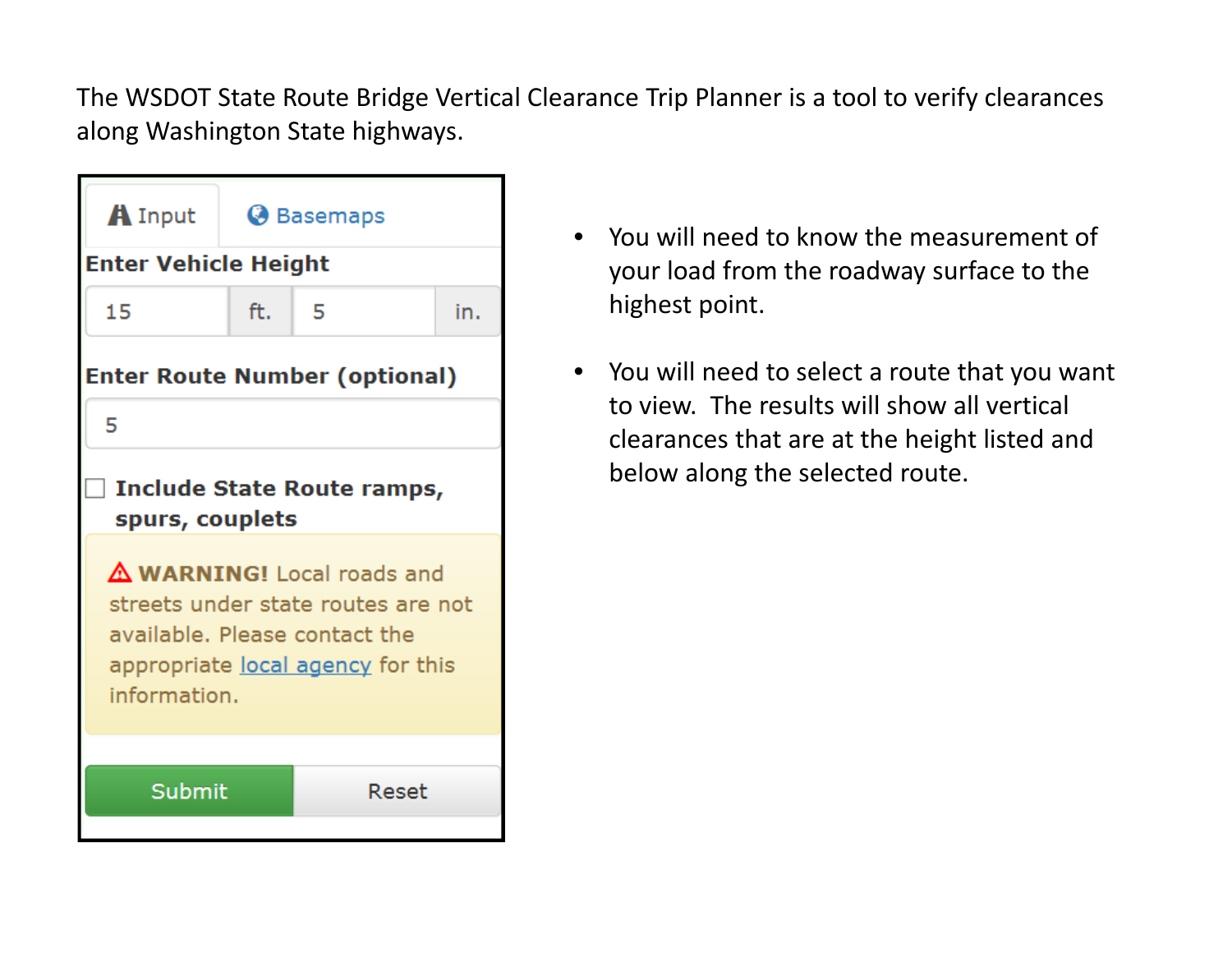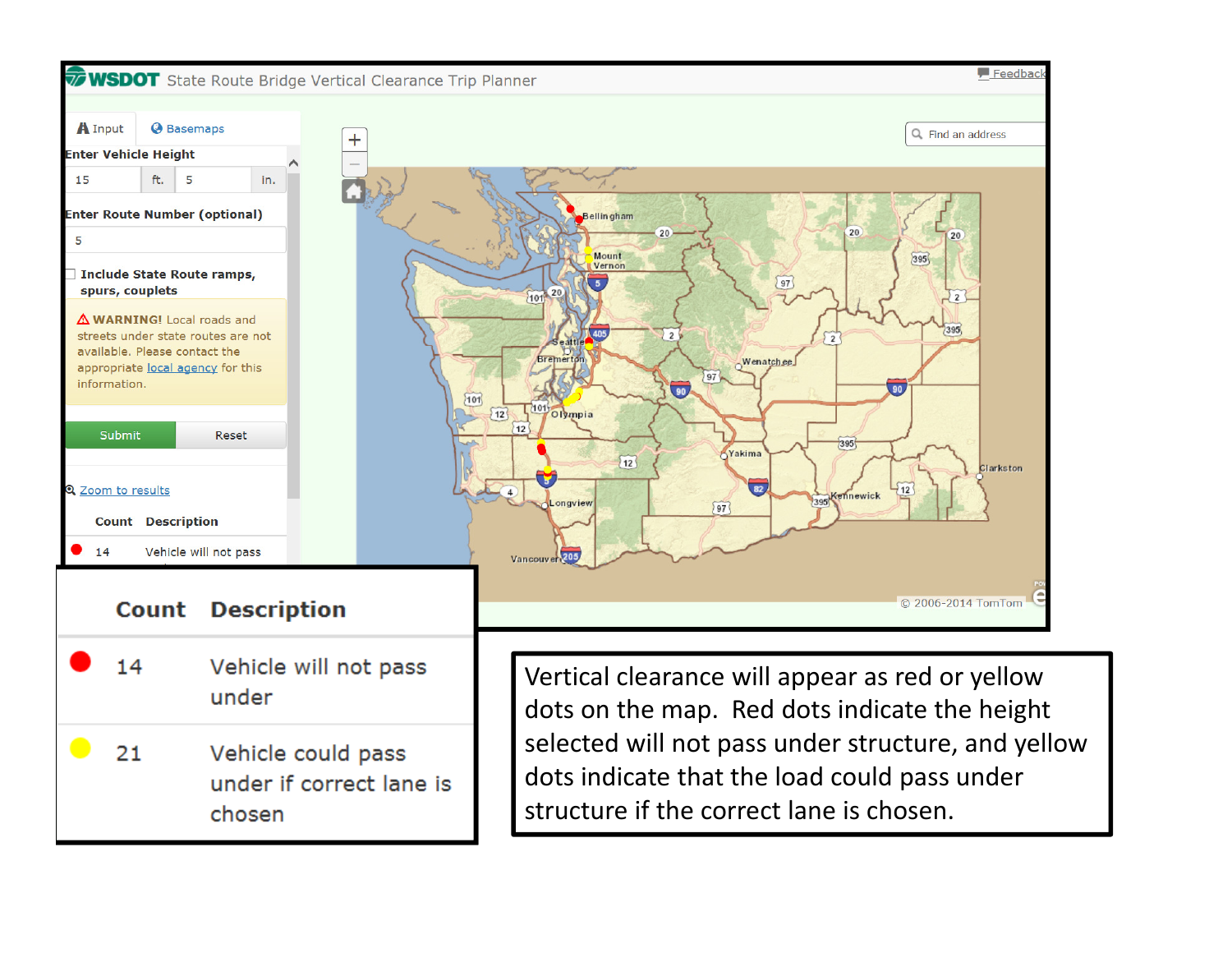



- • Zoom in to a colored dot to see if there are any alternative routes around the structure.
- • It may be beneficial to change the map type by choosing "Basemaps" on the left hand navigation and choosing "Imagery Hybrid". This gives a satellite type view of the area.



By zooming and changing the map type you can determine if there is a ramp available to bypass the low structures along your chosen route.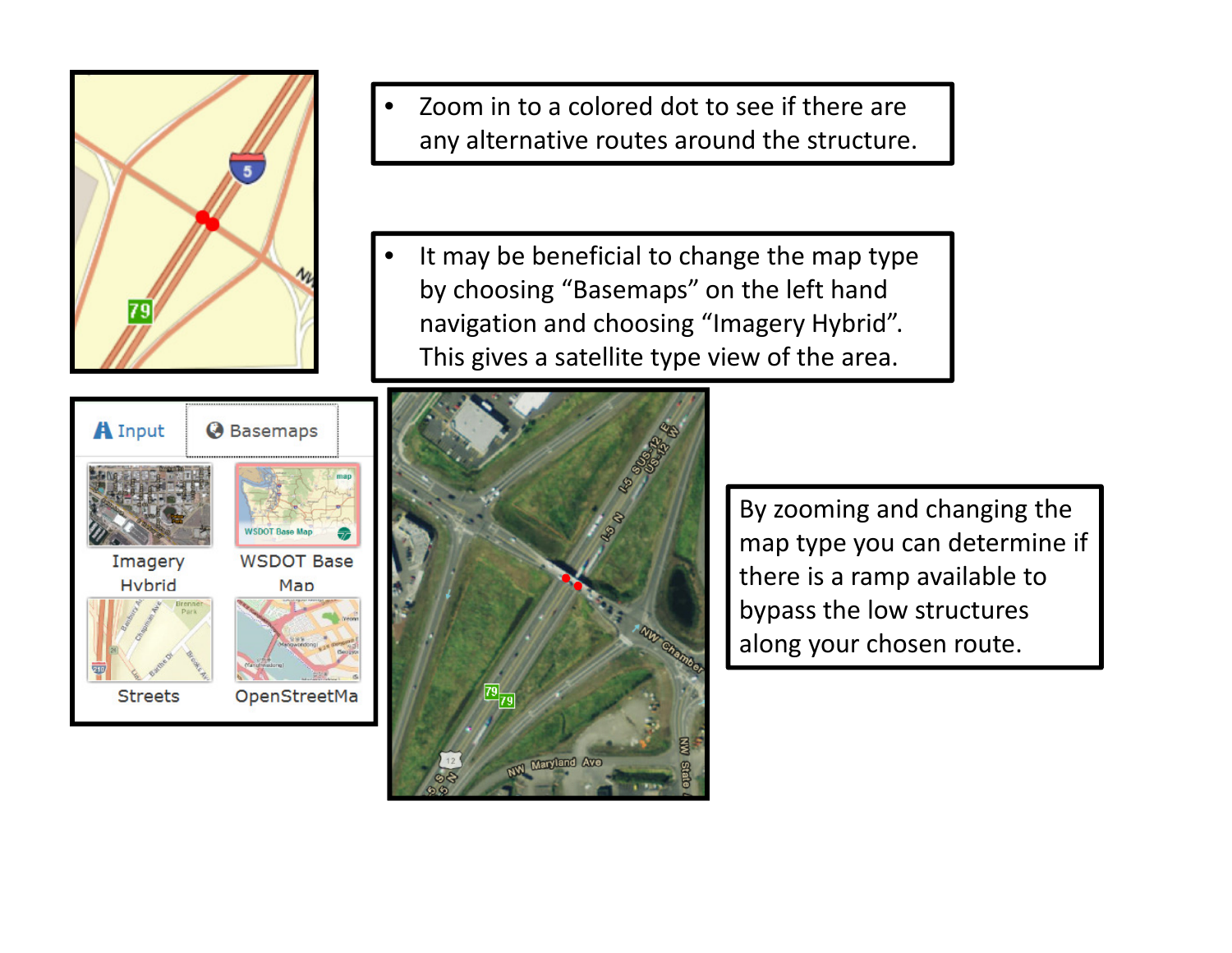

 The yellow indicators represent structures that you may clear if the correct lane is chosen. Zooming allows you to see the structure, select the structure by hovering your mouse over it, then left click.



•

- This will reveal the structures minimum and maximum clearances.
- Choose the "Google Street View" to see the structure from the roadway surface.